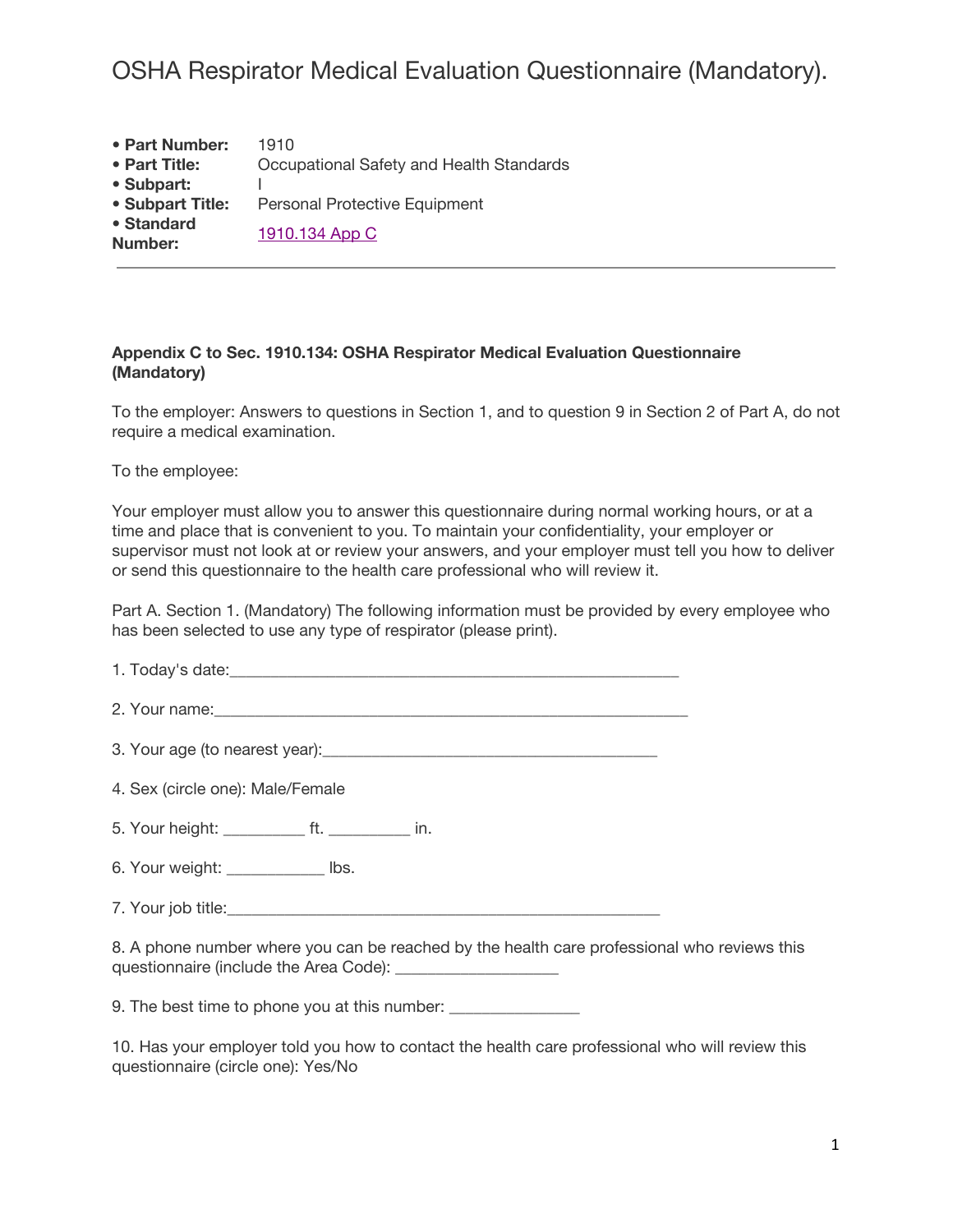11. Check the type of respirator you will use (you can check more than one category):

a. N, R, or P disposable respirator (filter-mask, non-cartridge type only).

b. \_\_\_\_\_\_ Other type (for example, half- or full-facepiece type, powered-air purifying, supplied-air, self-contained breathing apparatus).

12. Have you worn a respirator (circle one): Yes/No

| If "yes," what type(s): |
|-------------------------|
|-------------------------|

Part A. Section 2. (Mandatory) Questions 1 through 9 below must be answered by every employee who has been selected to use any type of respirator (please circle "yes" or "no").

1. Do you *currently* smoke tobacco, or have you smoked tobacco in the last month: Yes/No

- 2. Have you *ever had* any of the following conditions?
	- a. Seizures: Yes/No
	- b. Diabetes (sugar disease): Yes/No
	- c. Allergic reactions that interfere with your breathing: Yes/No
	- d. Claustrophobia (fear of closed-in places): Yes/No

\_\_\_\_\_\_\_\_\_\_\_\_\_\_\_\_\_\_\_\_\_\_\_\_\_\_\_\_\_\_\_\_\_\_\_\_\_\_\_\_\_\_\_\_\_\_\_\_\_\_\_\_\_\_\_\_\_\_\_\_\_

- e. Trouble smelling odors: Yes/No
- 3. Have you *ever had* any of the following pulmonary or lung problems?
	- a. Asbestosis: Yes/No
	- b. Asthma: Yes/No
	- c. Chronic bronchitis: Yes/No
	- d. Emphysema: Yes/No
	- e. Pneumonia: Yes/No
	- f. Tuberculosis: Yes/No
	- g. Silicosis: Yes/No
	- h. Pneumothorax (collapsed lung): Yes/No
	- i. Lung cancer: Yes/No
	- j. Broken ribs: Yes/No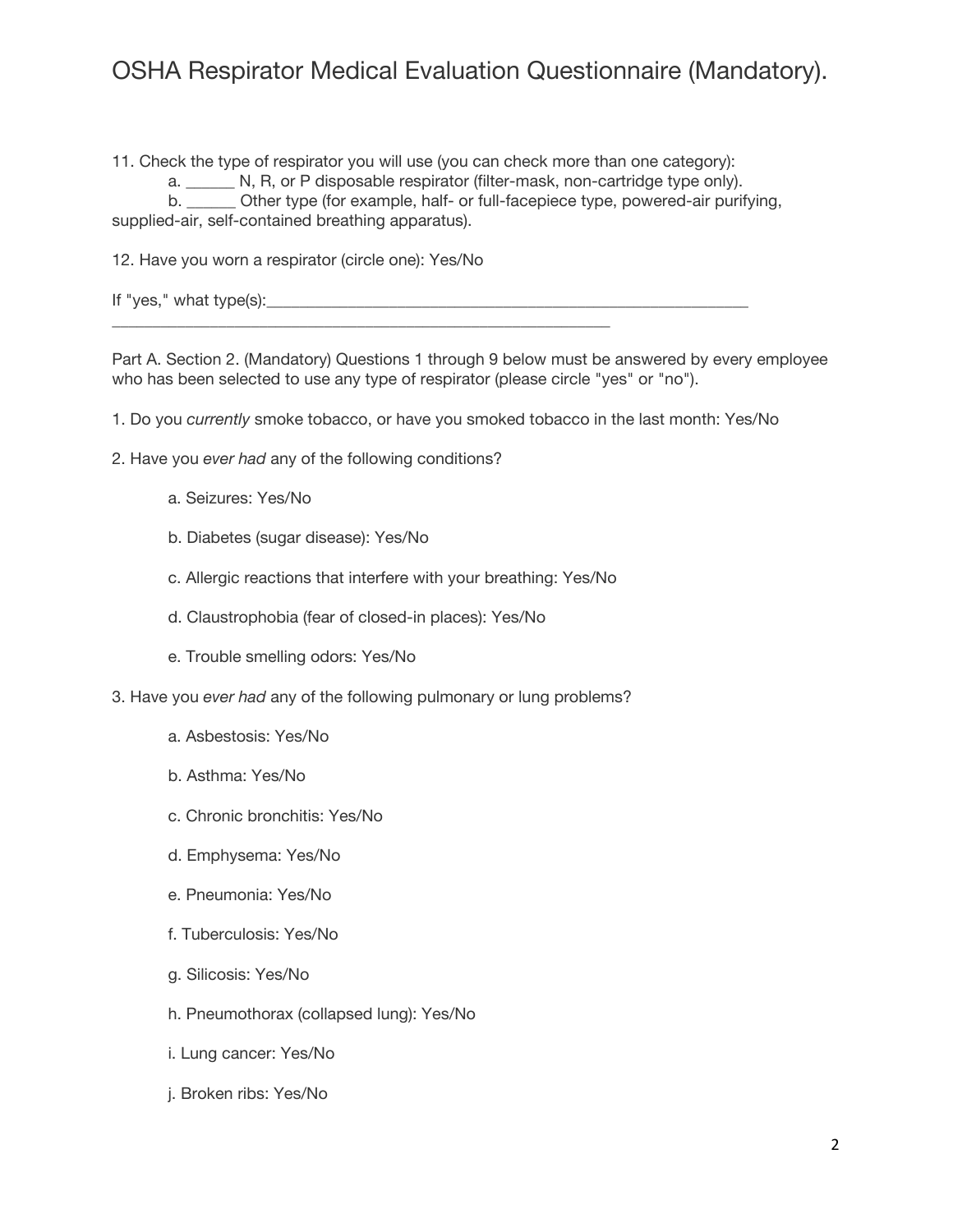k. Any chest injuries or surgeries: Yes/No

l. Any other lung problem that you've been told about: Yes/No

4. Do you *currently* have any of the following symptoms of pulmonary or lung illness?

a. Shortness of breath: Yes/No

b. Shortness of breath when walking fast on level ground or walking up a slight hill or incline: Yes/No

c. Shortness of breath when walking with other people at an ordinary pace on level ground: Yes/No

d. Have to stop for breath when walking at your own pace on level ground: Yes/No

e. Shortness of breath when washing or dressing yourself: Yes/No

f. Shortness of breath that interferes with your job: Yes/No

g. Coughing that produces phlegm (thick sputum): Yes/No

h. Coughing that wakes you early in the morning: Yes/No

i. Coughing that occurs mostly when you are lying down: Yes/No

j. Coughing up blood in the last month: Yes/No

k. Wheezing: Yes/No

- l. Wheezing that interferes with your job: Yes/No
- m. Chest pain when you breathe deeply: Yes/No

n. Any other symptoms that you think may be related to lung problems: Yes/No

5. Have you *ever had* any of the following cardiovascular or heart problems?

- a. Heart attack: Yes/No
- b. Stroke: Yes/No
- c. Angina: Yes/No
- d. Heart failure: Yes/No

e. Swelling in your legs or feet (not caused by walking): Yes/No

f. Heart arrhythmia (heart beating irregularly): Yes/No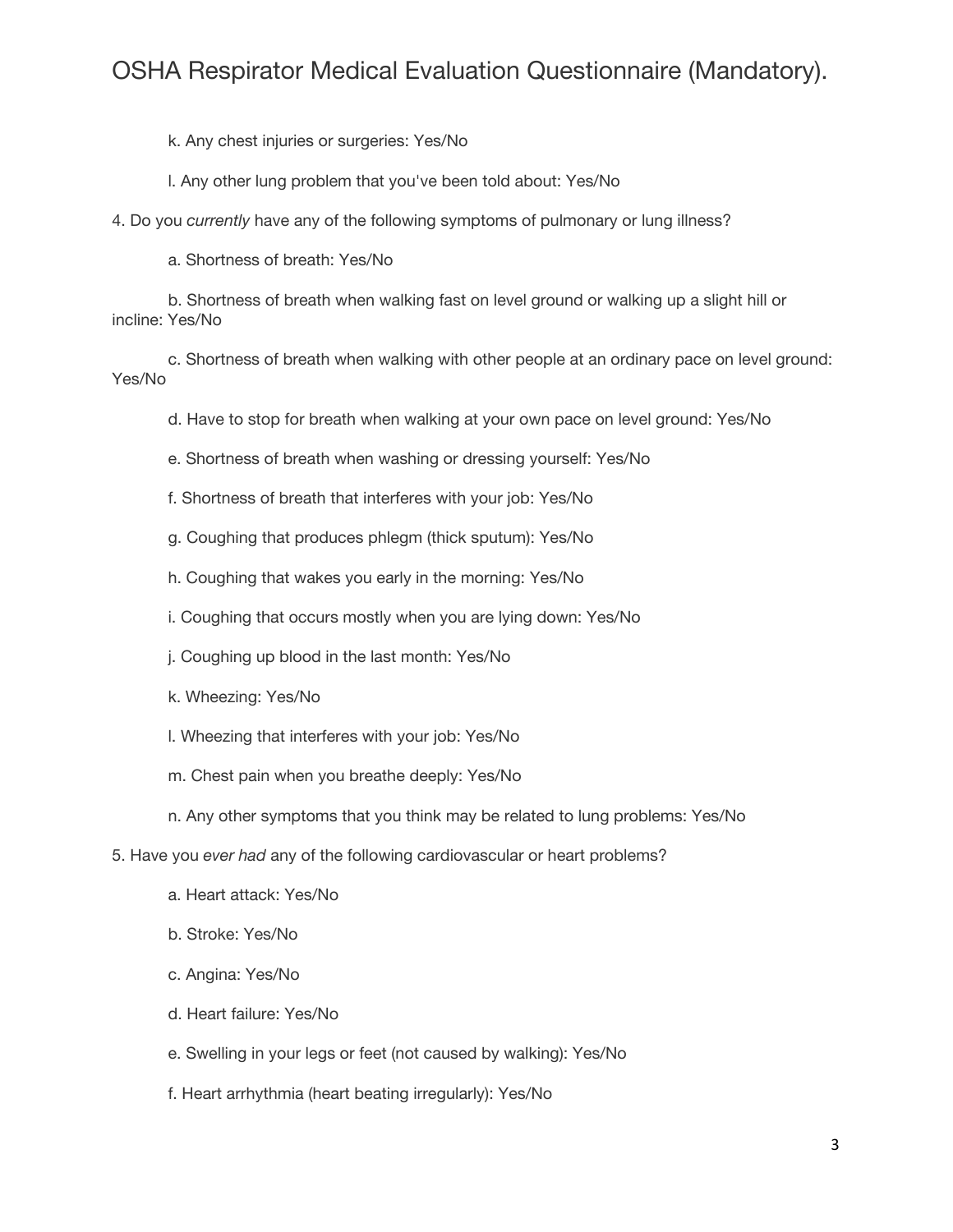g. High blood pressure: Yes/No

- h. Any other heart problem that you've been told about: Yes/No
- 6. Have you *ever had* any of the following cardiovascular or heart symptoms?
	- a. Frequent pain or tightness in your chest: Yes/No
	- b. Pain or tightness in your chest during physical activity: Yes/No
	- c. Pain or tightness in your chest that interferes with your job: Yes/No
	- d. In the past two years, have you noticed your heart skipping or missing a beat: Yes/No
	- e. Heartburn or indigestion that is not related to eating: Yes/No

f. Any other symptoms that you think may be related to heart or circulation problems: Yes/No

7. Do you *currently* take medication for any of the following problems?

- a. Breathing or lung problems: Yes/No
- b. Heart trouble: Yes/No
- c. Blood pressure: Yes/No
- d. Seizures: Yes/No

8. If you've used a respirator, have you *ever had* any of the following problems? (If you've never used a respirator, check the following space and go to question 9:)

- a. Eye irritation: Yes/No
- b. Skin allergies or rashes: Yes/No
- c. Anxiety: Yes/No
- d. General weakness or fatigue: Yes/No
- e. Any other problem that interferes with your use of a respirator: Yes/No

9. Would you like to talk to the health care professional who will review this questionnaire about your answers to this questionnaire: Yes/No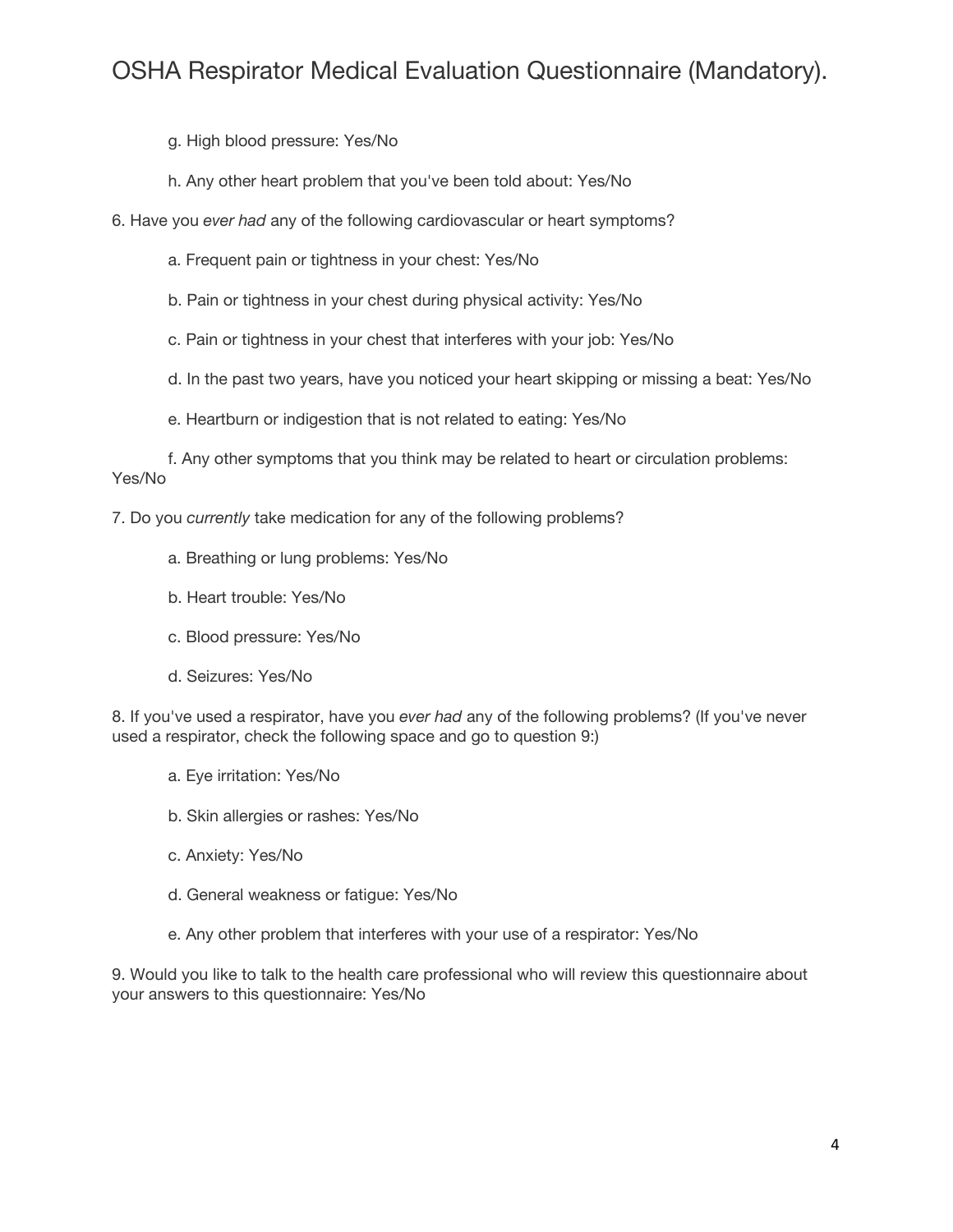Questions 10 to 15 below must be answered by every employee who has been selected to use either a full-facepiece respirator or a self-contained breathing apparatus (SCBA). For employees who have been selected to use other types of respirators, answering these questions is voluntary.

10. Have you *ever lost* vision in either eye (temporarily or permanently): Yes/No

- 11. Do you *currently* have any of the following vision problems?
	- a. Wear contact lenses: Yes/No
	- b. Wear glasses: Yes/No
	- c. Color blind: Yes/No
	- d. Any other eye or vision problem: Yes/No
- 12. Have you *ever had* an injury to your ears, including a broken ear drum: Yes/No
- 13. Do you *currently* have any of the following hearing problems?
	- a. Difficulty hearing: Yes/No
	- b. Wear a hearing aid: Yes/No
	- c. Any other hearing or ear problem: Yes/No
- 14. Have you *ever had* a back injury: Yes/No
- 15. Do you *currently* have any of the following musculoskeletal problems?
	- a. Weakness in any of your arms, hands, legs, or feet: Yes/No
	- b. Back pain: Yes/No
	- c. Difficulty fully moving your arms and legs: Yes/No
	- d. Pain or stiffness when you lean forward or backward at the waist: Yes/No
	- e. Difficulty fully moving your head up or down: Yes/No
	- f. Difficulty fully moving your head side to side: Yes/No
	- g. Difficulty bending at your knees: Yes/No
	- h. Difficulty squatting to the ground: Yes/No
	- i. Climbing a flight of stairs or a ladder carrying more than 25 lbs: Yes/No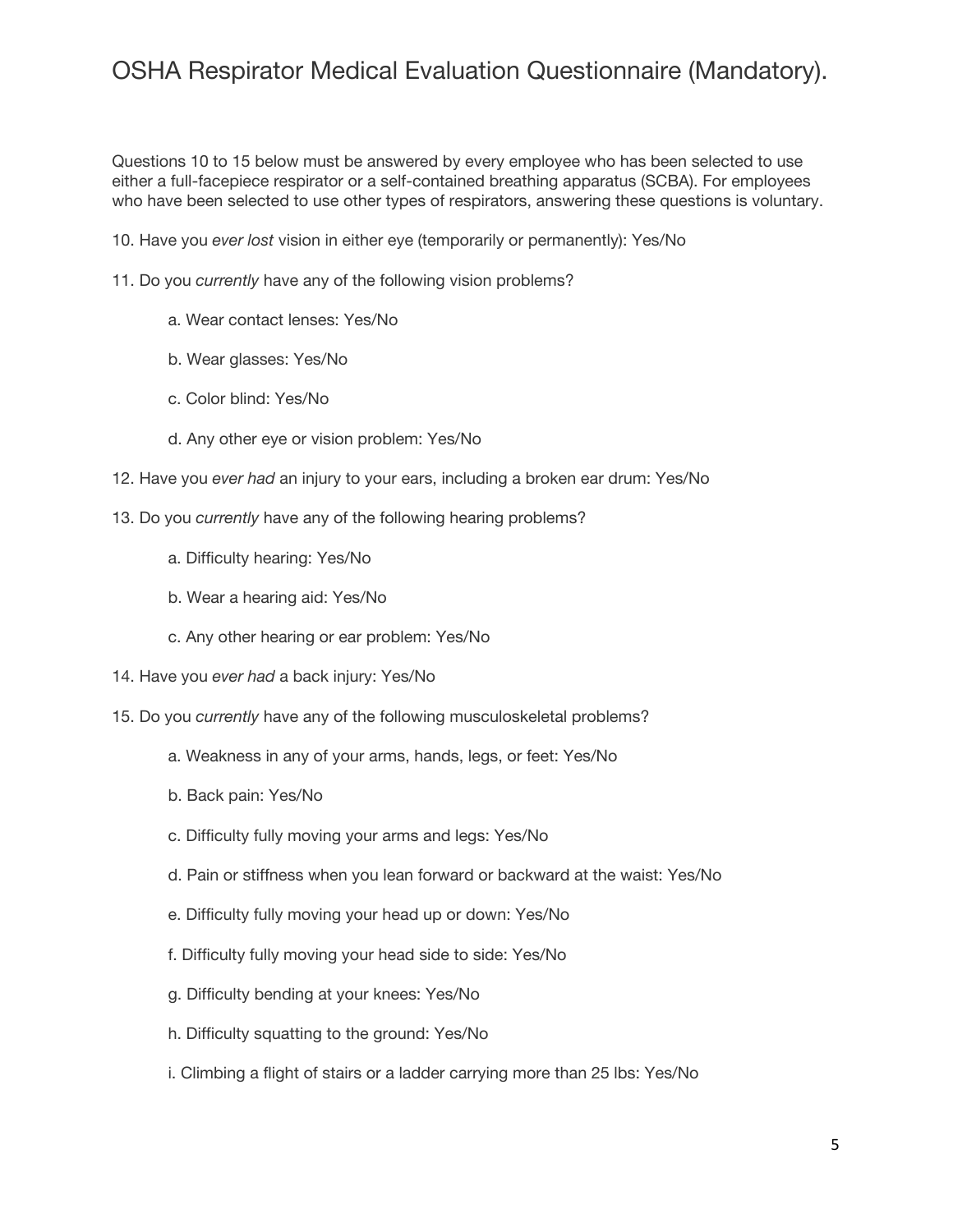j. Any other muscle or skeletal problem that interferes with using a respirator: Yes/No

Part B Any of the following questions, and other questions not listed, may be added to the questionnaire at the discretion of the health care professional who will review the questionnaire.

1. In your present job, are you working at high altitudes (over 5,000 feet) or in a place that has lower than normal amounts of oxygen: Yes/No

If "yes," do you have feelings of dizziness, shortness of breath, pounding in your chest, or other symptoms when you're working under these conditions: Yes/No

2. At work or at home, have you ever been exposed to hazardous solvents, hazardous airborne chemicals (e.g., gases, fumes, or dust), or have you come into skin contact with hazardous chemicals: Yes/No

If "yes," name the chemicals if you know them: \_\_\_\_\_\_\_\_\_\_\_\_\_\_\_\_\_\_\_\_\_\_\_\_\_\_\_\_\_\_\_\_\_

3. Have you ever worked with any of the materials, or under any of the conditions, listed below:

\_\_\_\_\_\_\_\_\_\_\_\_\_\_\_\_\_\_\_\_\_\_\_\_\_\_\_\_\_\_\_\_\_\_\_\_\_\_\_\_\_\_\_\_\_\_\_\_\_\_\_\_\_\_\_\_\_\_\_\_\_\_\_\_\_\_\_\_\_\_\_

a. Asbestos: Yes/No

b. Silica (*e.g.*, in sandblasting): Yes/No

c. Tungsten/cobalt (e.g., grinding or welding this material): Yes/No

\_\_\_\_\_\_\_\_\_\_\_\_\_\_\_\_\_\_\_\_\_\_\_\_\_\_\_\_\_\_\_\_\_\_\_\_\_\_\_\_\_\_\_\_\_\_\_\_\_\_\_\_\_\_\_\_\_\_\_\_\_\_\_\_\_\_\_\_\_\_\_ \_\_\_\_\_\_\_\_\_\_\_\_\_\_\_\_\_\_\_\_\_\_\_\_\_\_\_\_\_\_\_\_\_\_\_\_\_\_\_\_\_\_\_\_\_\_\_\_\_\_\_\_\_\_\_\_\_\_\_\_\_\_\_\_\_\_\_\_\_\_\_

\_\_\_\_\_\_\_\_\_\_\_\_\_\_\_\_\_\_\_\_\_\_\_\_\_\_\_\_\_\_\_\_\_\_\_\_\_\_\_\_\_\_\_\_\_\_\_\_\_\_\_\_\_\_\_\_\_\_\_\_\_\_\_\_\_\_\_\_\_\_\_

\_\_\_\_\_\_\_\_\_\_\_\_\_\_\_\_\_\_\_\_\_\_\_\_\_\_\_\_\_\_\_\_\_\_\_\_\_\_\_\_\_\_\_\_\_\_\_\_\_\_\_\_\_\_\_\_\_\_\_\_\_\_\_\_\_\_\_\_\_\_\_

- d. Beryllium: Yes/No
- e. Aluminum: Yes/No
- f. Coal (for example, mining): Yes/No
- g. Iron: Yes/No
- h. Tin: Yes/No
- i. Dusty environments: Yes/No
- j. Any other hazardous exposures: Yes/No

If "yes," describe these exposures:

4. List any second jobs or side businesses you have:

5. List your previous occupations: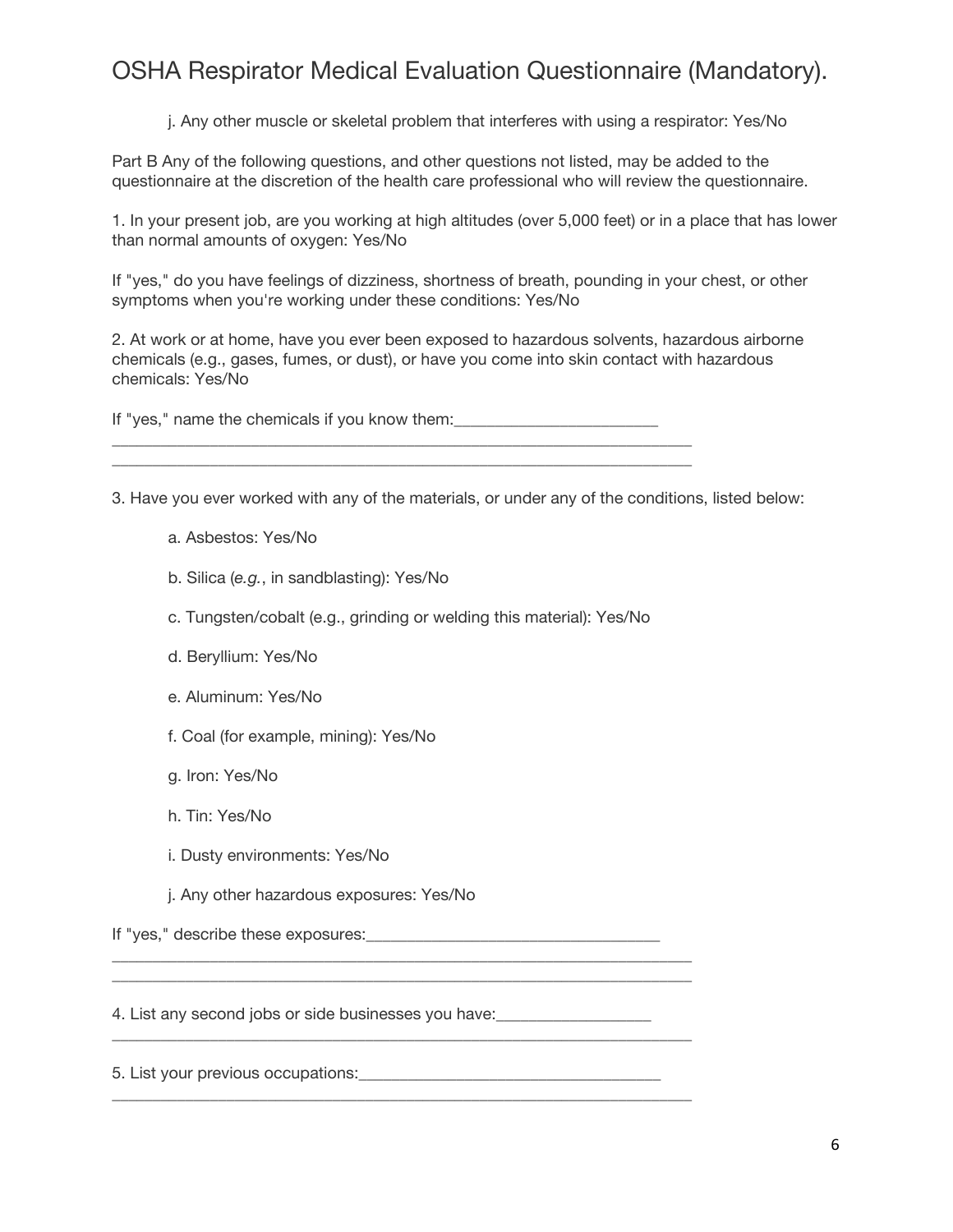6. List your current and previous hobbies: \_\_\_\_\_\_\_\_\_\_\_\_\_\_\_\_\_\_\_\_\_\_\_\_\_\_\_\_\_\_\_\_\_\_\_\_\_\_\_\_\_\_\_\_\_\_\_\_\_\_\_\_\_\_\_\_\_\_\_\_\_\_\_\_\_\_\_\_\_\_\_

7. Have you been in the military services? Yes/No

If "yes," were you exposed to biological or chemical agents (either in training or combat): Yes/No

8. Have you ever worked on a HAZMAT team? Yes/No

9. Other than medications for breathing and lung problems, heart trouble, blood pressure, and seizures mentioned earlier in this questionnaire, are you taking any other medications for any reason (including over-the-counter medications): Yes/No

If "yes," name the medications if you know them: \_\_\_\_\_\_\_\_\_\_\_\_\_\_\_\_\_\_\_\_\_\_\_\_\_\_\_\_\_\_\_

10. Will you be using any of the following items with your respirator(s)?

- a. HEPA Filters: Yes/No
- b. Canisters (for example, gas masks): Yes/No
- c. Cartridges: Yes/No

11. How often are you expected to use the respirator(s) (circle "yes" or "no" for all answers that apply to you)?:

- a. Escape only (no rescue): Yes/No
- b. Emergency rescue only: Yes/No
- c. Less than 5 hours *per week:* Yes/No
- d. Less than 2 hours *per day:* Yes/No
- e. 2 to 4 hours per day: Yes/No
- f. Over 4 hours per day: Yes/No

12. During the period you are using the respirator(s), is your work effort:

a. *Light* (less than 200 kcal per hour): Yes/No

If "yes," how long does this period last during the average shift: ending the hrs. The mins.

Examples of a light work effort are *sitting* while writing, typing, drafting, or performing light assembly work; or *standing* while operating a drill press (1-3 lbs.) or controlling machines.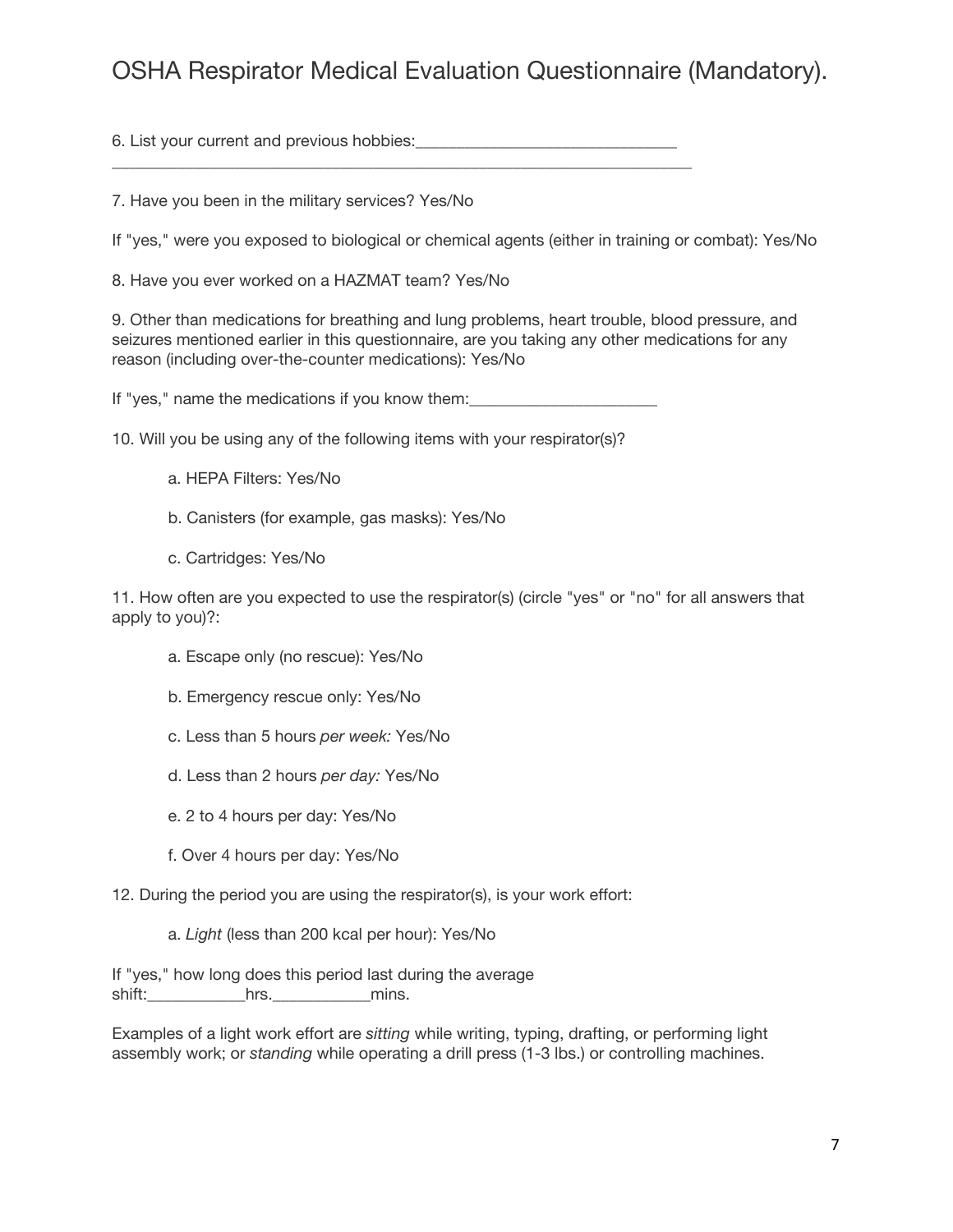#### b. *Moderate* (200 to 350 kcal per hour): Yes/No

If "yes," how long does this period last during the average shift:\_\_\_\_\_\_\_\_\_\_\_\_hrs.\_\_\_\_\_\_\_\_\_\_\_\_mins.

Examples of moderate work effort are *sitting* while nailing or filing; *driving* a truck or bus in urban traffic; *standing* while drilling, nailing, performing assembly work, or transferring a moderate load (about 35 lbs.) at trunk level; *walking* on a level surface about 2 mph or down a 5-degree grade about 3 mph; or *pushing* a wheelbarrow with a heavy load (about 100 lbs.) on a level surface. c. *Heavy* (above 350 kcal per hour): Yes/No

If "yes," how long does this period last during the average shift:\_\_\_\_\_\_\_\_\_\_\_\_hrs.\_\_\_\_\_\_\_\_\_\_\_\_mins.

Examples of heavy work are *lifting* a heavy load (about 50 lbs.) from the floor to your waist or shoulder; working on a loading dock; *shoveling; standing* while bricklaying or chipping castings; *walking* up an 8-degree grade about 2 mph; climbing stairs with a heavy load (about 50 lbs.).

13. Will you be wearing protective clothing and/or equipment (other than the respirator) when you're using your respirator: Yes/No

If "yes," describe this protective clothing and/or equipment:\_\_\_\_\_\_\_\_\_\_

14. Will you be working under hot conditions (temperature exceeding 77 deg. F): Yes/No

\_\_\_\_\_\_\_\_\_\_\_\_\_\_\_\_\_\_\_\_\_\_\_\_\_\_\_\_\_\_\_\_\_\_\_\_\_\_\_\_\_\_\_\_\_\_\_\_\_\_\_\_\_\_\_\_\_\_\_\_\_\_\_\_\_\_\_\_\_\_\_

15. Will you be working under humid conditions: Yes/No

16. Describe the work you'll be doing while you're using your respirator(s):

\_\_\_\_\_\_\_\_\_\_\_\_\_\_\_\_\_\_\_\_\_\_\_\_\_\_\_\_\_\_\_\_\_\_\_\_\_\_\_\_\_\_\_\_\_\_\_\_\_\_\_\_\_\_\_\_\_\_\_\_\_\_\_\_\_\_\_\_\_\_\_

\_\_\_\_\_\_\_\_\_\_\_\_\_\_\_\_\_\_\_\_\_\_\_\_\_\_\_\_\_\_\_\_\_\_\_\_\_\_\_\_\_\_\_\_\_\_\_\_\_\_\_\_\_\_\_\_\_\_\_\_\_\_\_\_\_\_\_\_\_\_\_ \_\_\_\_\_\_\_\_\_\_\_\_\_\_\_\_\_\_\_\_\_\_\_\_\_\_\_\_\_\_\_\_\_\_\_\_\_\_\_\_\_\_\_\_\_\_\_\_\_\_\_\_\_\_\_\_\_\_\_\_\_\_\_\_\_\_\_\_\_\_\_

17. Describe any special or hazardous conditions you might encounter when you're using your respirator(s) (for example, confined spaces, life-threatening gases):